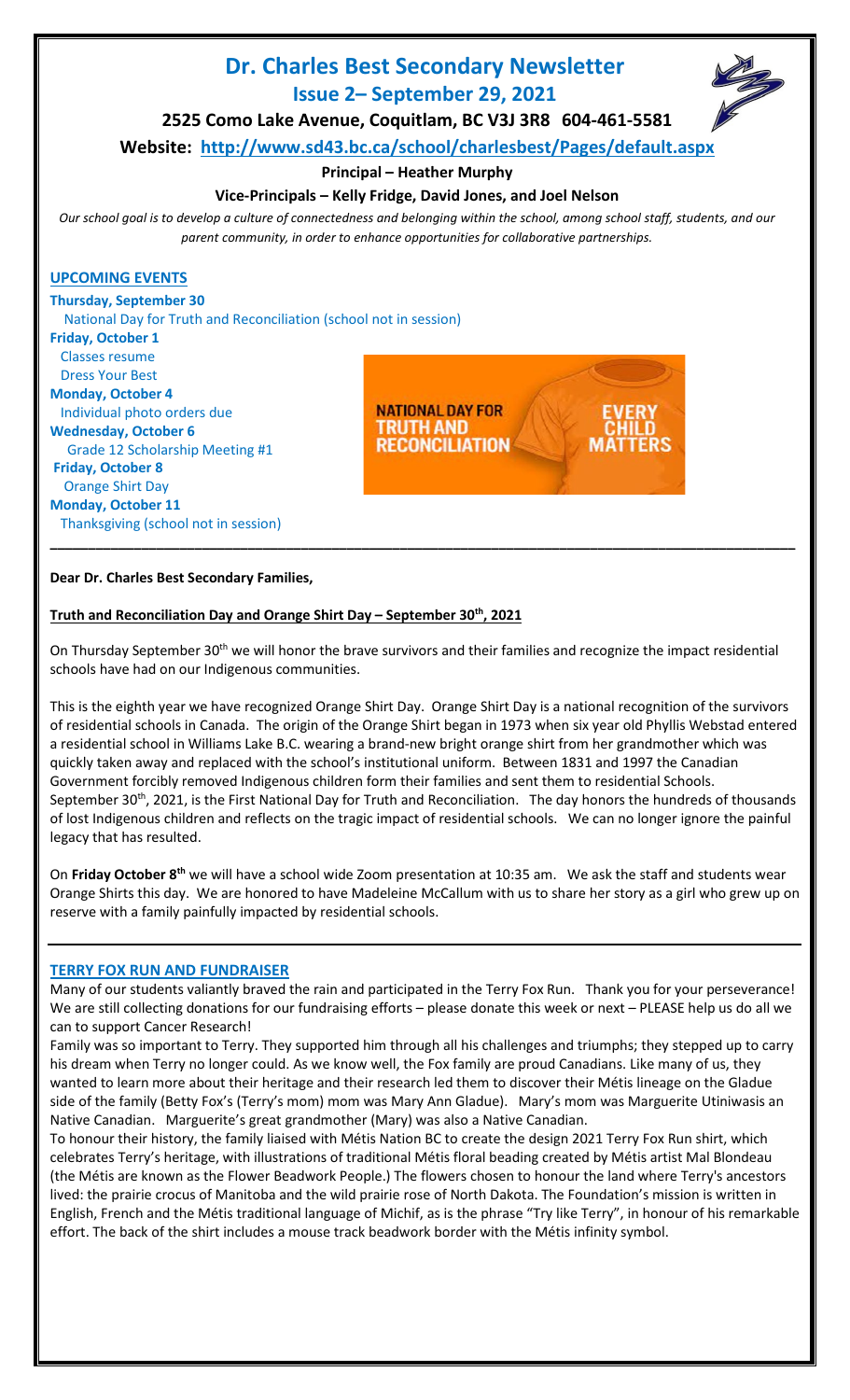## **DR. CHARLES BEST ATHLETICS**

GO Blue Devils! We are super excited that our field hockey, soccer, and volleyball seasons have started! We are pleased to say we are on the winning side of the schedules! GO Blue Devils.

We are hoping that we will be able to continue to offer school sports within the COVID guidelines but please understand that things are different. For outdoor sports the expectations have not changed much but we do remind participants (players, managers, coaches, parent drivers, bus drivers and spectators) to wear masks when you are not playing. To maintain hand washing and hand sanitizing.

For our indoor sports things have changed more significantly. Coaches will be asked players to always wear masks they are not playing. Coaches will be providing students with hand sanitizer to all students before all games and practices. Our District expectations: No Spectators. Understandably we are all excited to get back to something that feels a little "normal" and going to a game to cheer on our Blue Devils would be an anticipated event however, we are still trying to minimize exposure. Parent drivers who drive players to the game are allowed to come in to watch the game, but they will have to let the coach know that they are a parent driver. They must wear a mask. Sit apart from other parent drivers on the bleachers, hand sanitize upon entry to the gym and fill out the contact tracing sheets at the door to the gym. All schools in District 43 are to follow these rules so please be prepared for these expectations when we have 'away' games at other schools.

**Please remember players:** when you are not playing, wear your masks, do not share water bottles, do not spit on the field or benches, and wash your hands before and after practice and games. If you must carpool, wear your masks in the car. We all know the incredible benefits of extracurricular school athletics, but we need your help to make this work. We need your cooperation and support. We are hopeful that everyone will work together to be safe, thoughtful, kind, and responsible.

Thank you – Go Play – Lose with Dignity and Win with even more Dignity and most of all HAVE FUN! \*Please read attachment entitled Secondary School Sports Framework\*

#### **DRESS YOUR BEST**

This is a school tradition at Charles Best! On select Fridays throughout the year, students are asked to either wear the school's colours of BLUE AND/OR WHITE or wear their Charles Best Spirit wear. Our first Dress Your Best Friday is tomorrow! Our school store will have new clothing/merchandise to order soon. Stay tuned!

#### **PHOTO ORDERS DUE**

Just a reminder for all students who have already had their individual picture taken, photo orders are Due by Monday, October 4. Orders can be submitted online directly to Life Touch or via the form included with the proof package. Paper forms can be handed in to the office.

#### **GRADE 12 SCHOLARSHIP MEETING**

Want to learn more about what kind of financial aid is available to help you pay for your post-secondary education? All Grade 12 students are invited to join Mr. Chang and Mrs. Kaufmann on **Wednesday, October 6th** after school in the large gym. The meeting starts at 3.30 pm. Due to Covid safety rules only the first 120 students will be admitted. Students must spread out in the gym as much as possible, and masks will be required to be worn at all times.

#### **CLUBS**

This year at Charles Best we have many teachers who are sponsoring over 20 extracurricular clubs that students can participate in. Although we will not be hosting our traditional "Club Day" we will be posting club information starting the week of October  $12^{th}$ . Informational posters will contain QR codes that students can scan to receive details about the sign-up process. The posters will be located on the windows outside the main office. We encourage your child to get involved and participate!

#### **TRAFFIC SAFETY AND PARKING**

Please be aware that when dropping students off in the morning, vehicles are **not permitted** to stop at the West entrance roundabout. Also, please do not wait for your student in a lane way as you are blocking traffic.

#### **STUDENT VERIFICATION AND EMERGENCY RELEASE FORMS**

Please help us ensure that we have the most up to date and accurate contact information for your child. If you haven't already done so, please review, edit and sign your child's Verification Form and have your child drop off at the office. If your emergency contacts have changed – update them on the form! If your email address or phone number has changed-please update them as well. Please help us help you!